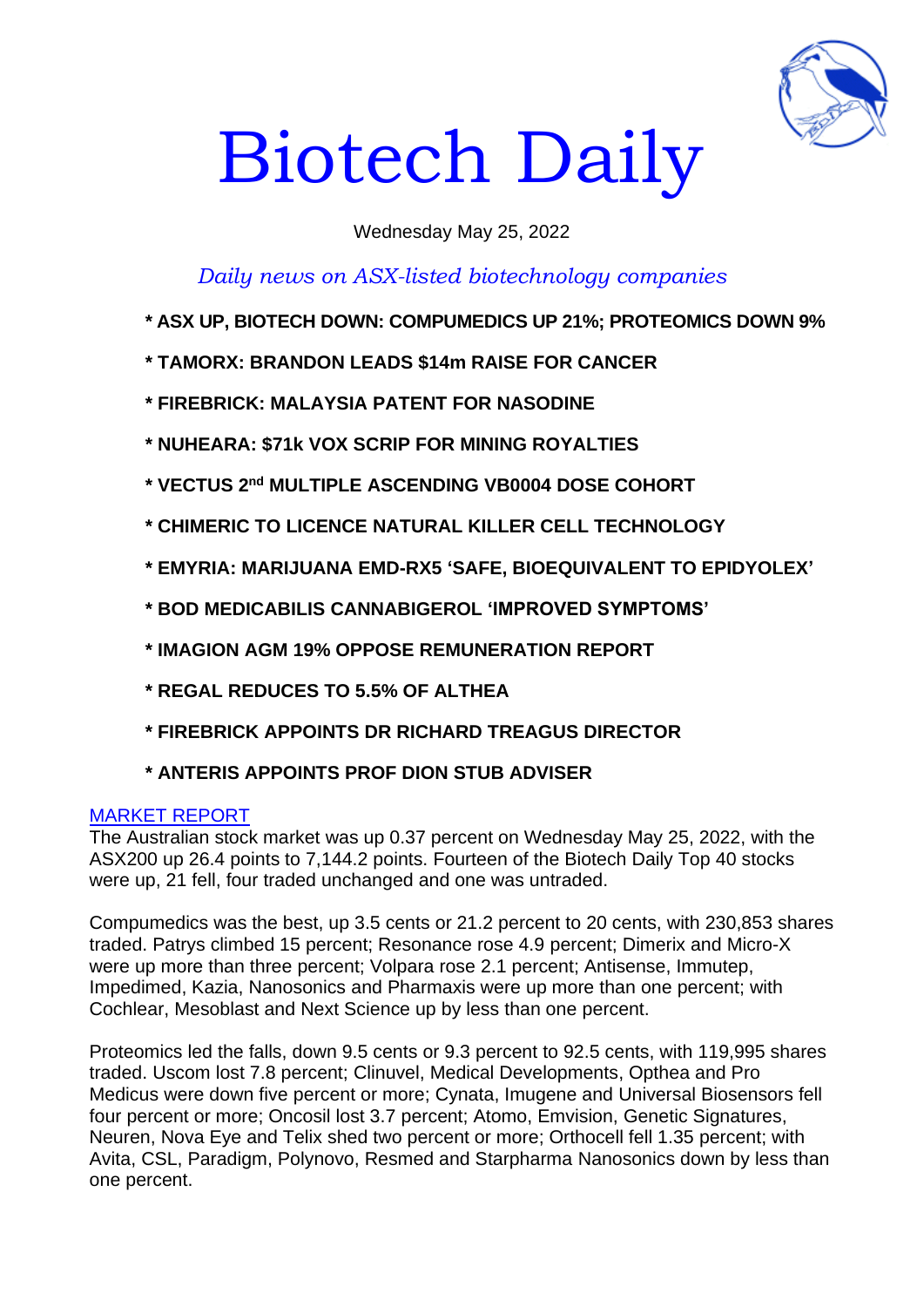# TAMORX, BRANDON CAPITAL

Tamorx says Brandon Capital and the University of Auckland Inventors' Fund have provided \$NZ15.25 million (\$A13.85 million) to develop a new cancer treatment. Tamorx said that the investment included a Callaghan Innovation repayable grant of \$NZ750,000 from Brandon Capital, a partner in the Callaghan Innovation Technology Incubator Programme.

In March, Brandon Capital said that its fund the Brandon Biocatalyst, formerly the Medical Research Commercialisation Fund, had invested in more than 50 biotechnology companies in Australia and New Zealand (BD: Mar 9, 2022).

Today, Tamorx co-founder Dr Joanna Mathy said the company would focus on improving the immune attack on cancer cells within tumors.

"We discovered a new mechanism that restricts the immune system from fighting cancer," Dr Mathy said.

"The technology is a small molecule inhibitor of an undisclosed new pathway that suppresses the ability of the immune system to attack tumors," Dr Mathy said.

"We are aiming to free patients' immune systems from this restriction and increase the immune attack on cancer cells within tumors," Dr Mathy said.

"To do this we need to develop new drugs that can target this immune control mechanism without affecting other cells in the body," Dr Mathy said.

"We want to move quickly so we can bring [the] new immunotherapy to patients as soon as possible, and the scale of this new investment will allow us to move all the way to earlystage clinical trials if we're successful in our pre-clinical development," Dr Mathy said. Tamorx co-founder Prof Rod Dunbar said that "we know that immunotherapy is the most promising therapy to achieve long-term survival from cancer in cases where it has spread through the body".

"Although this kind of therapy can cure some patients with even the most advanced cancer, we need to be able to target many different mechanisms within the immune system to enable more patients to benefit," Prof Dunbar said. "The new immune control pathway we discovered offers new hope for a broad range of cancer patients."

Dr Mathy told Biotech Daily that the funds should take the company to the conclusion of a phase I clinical trial.

Tamorx is a private company.

## FIREBRICK PHARMA

Firebrick says the Intellectual Property Corporation of Malaysia has granted a patent covering its Nasodine nasal spray as a common cold treatment and preventative. Firebrick said the patent, titled 'Treatment and prevention of the common cold using povidoneiodine', would provide protection to Nasodine to 2035.

Firebrick was up 1.5 cents or 3.95 percent to 39.5 cents.

## **NUHEARA**

Nuheara says 80 percent subsidiary Terrace Gold has sold a Peruvian mining royalty to Vox Royalty Corp subsidiary Silverstream SEZC for \$US50,000 (\$A71,000) in scrip. According to ASX data, in early 2016, Nuheara backdoor-listed on the ASX through Wild Acre Metals Limited (WAC).

Today, the company said the Grand Cayman-based Silverstream would pay a further \$US450,000 in cash or scrip on registration of the royalty rights to the El Galeno mine. Nuheara fell 3.5 cents or 22.6 percent to 12 cents with 1.7 million shares traded.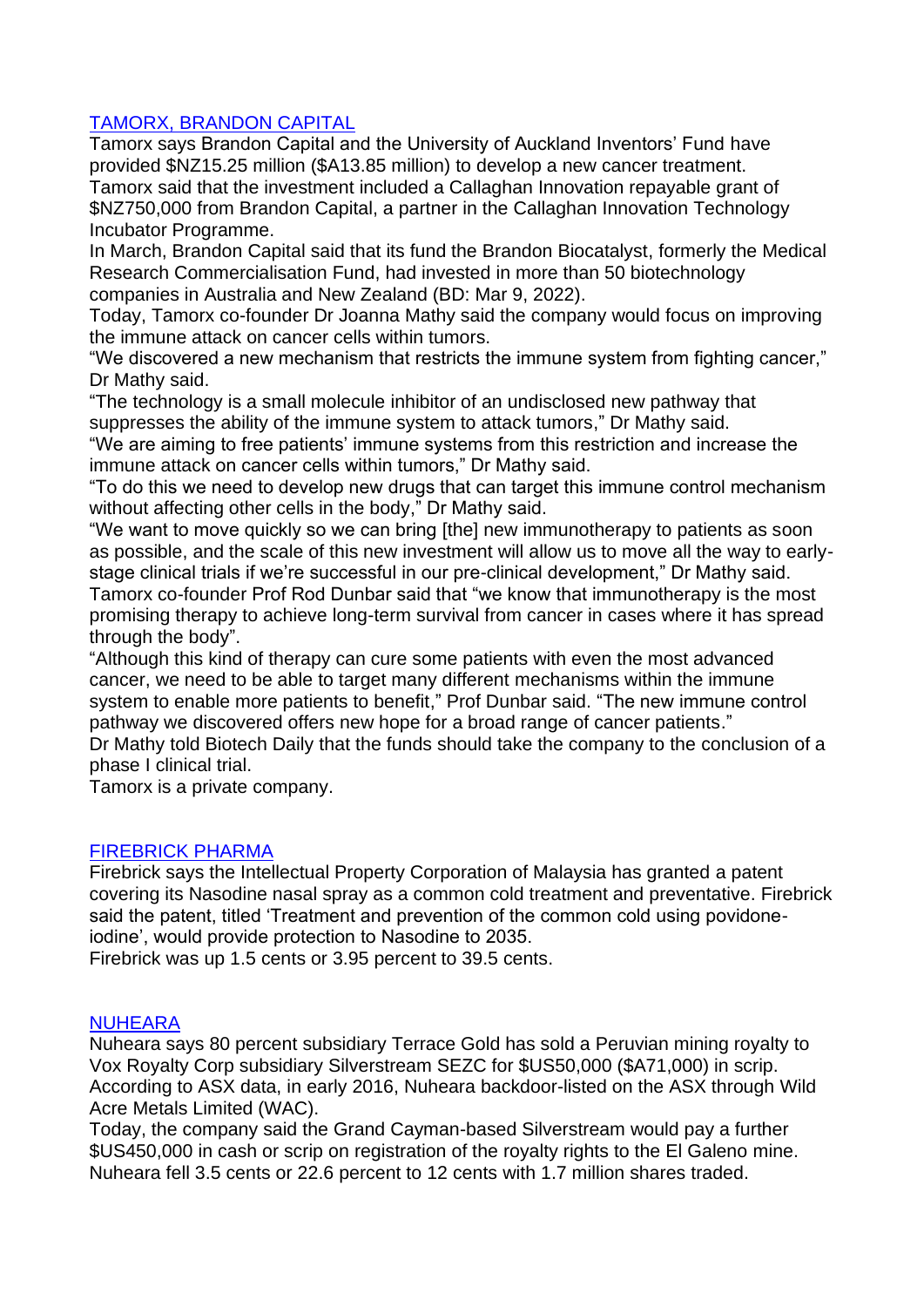# VECTUS BIOSYSTEMS

Vectus says it has begun a multiple ascending dose cohort of its 40-volunteer phase I trial of VB0004, following the completion of all five single ascending dose cohorts.

In February, Vectus said its trial safety review committee had approved the highest dose of VB0004 and a multiple ascending dose cohort (BD: Feb 21, 2022).

Today, the company said results of the 2mg, 10mg, 30mg, 100mg, and 300mg single dose cohorts, as well as the 10mg multiple dose cohort in which a volunteer was dosed daily over 14 days, had been reviewed with no adverse events observed at any of the dose levels.

Vectus said it would move to its second multiple ascending dose cohort.

The company said that interim pharmaco-kinetic data showed that maximal concentration occurred six to eight hours after dosing, and that plasma half-life was 17 to 17.5 hours, data which the company said was consistent with its aim of a once-daily dosing regimen for VB0004.

Vectus was up 10 cents or 9.1 percent to \$1.20.

# CHIMERIC THERAPEUTICS

Chimeric says it has exercised its option for the Case Western Reserve University's Core-NK natural killer cell technology and will negotiate an exclusive licence.

Last year, Chimeric said it had an option to licence the Core-NK anti-cancer platform from the Cleveland, Ohio-based Case Western Reserve University (BD: Dec 1, 2021). In March, Chimeric said one of nine "heavily pre-treated" cancer patients in its phase I trial of Core-NK (CHM0201) had a complete response at 100 days (BD: Mar 7, 2022). Today, Chimeric said it would proceed with negotiations for an exclusive licence of Core-NK from the University, and "expects to use the Core-NK platform while leveraging its existing portfolio of [chimeric antigen receptors] to pursue new clinical trials in blood cancers and solid tumors beginning in 2023".

Chimeric was unchanged at 11.5 cents.

## EMYRIA

Emyria says a 12-person, phase I study comparing its EMD-RX5 150mg cannabidiol (CBD) to Epidyolex showed it is safe, well tolerated, with equivalent bio-availability. Emyria said the study showed bio-equivalence between EMD-RX5 and Epidyolex, with EMD-RX5 providing an average 24-hour cannabidiol exposure of 579 nanograms/millilitre (ng/ml) compared to Epidyolex's 588ng/ml.

The company said the study showed EMD-RX5 to exhibit more than twice the bioavailability of other Australian CBD products with published pharmacokinetic data. Emyria said EMD-RX5 had more predictable bio-availability between patients, resulting in more predictable dosing characteristics

The company said EMD-RX5 also exhibited higher cannabidiol exposures at three and eight hours post-dosage, which it said provided an ideal dosing profile for Emyria's initial target clinical indications, and support for once to twice daily dosing.

Emyria said that it would advance EMD-RX5 to pivotal phase III clinical trials to support an Australian Therapeutic Goods Administration over-the-counter registration for treatment of symptoms of psychological distress.

Emyria fell 3.5 cents or 11.7 percent to 26.5 cents.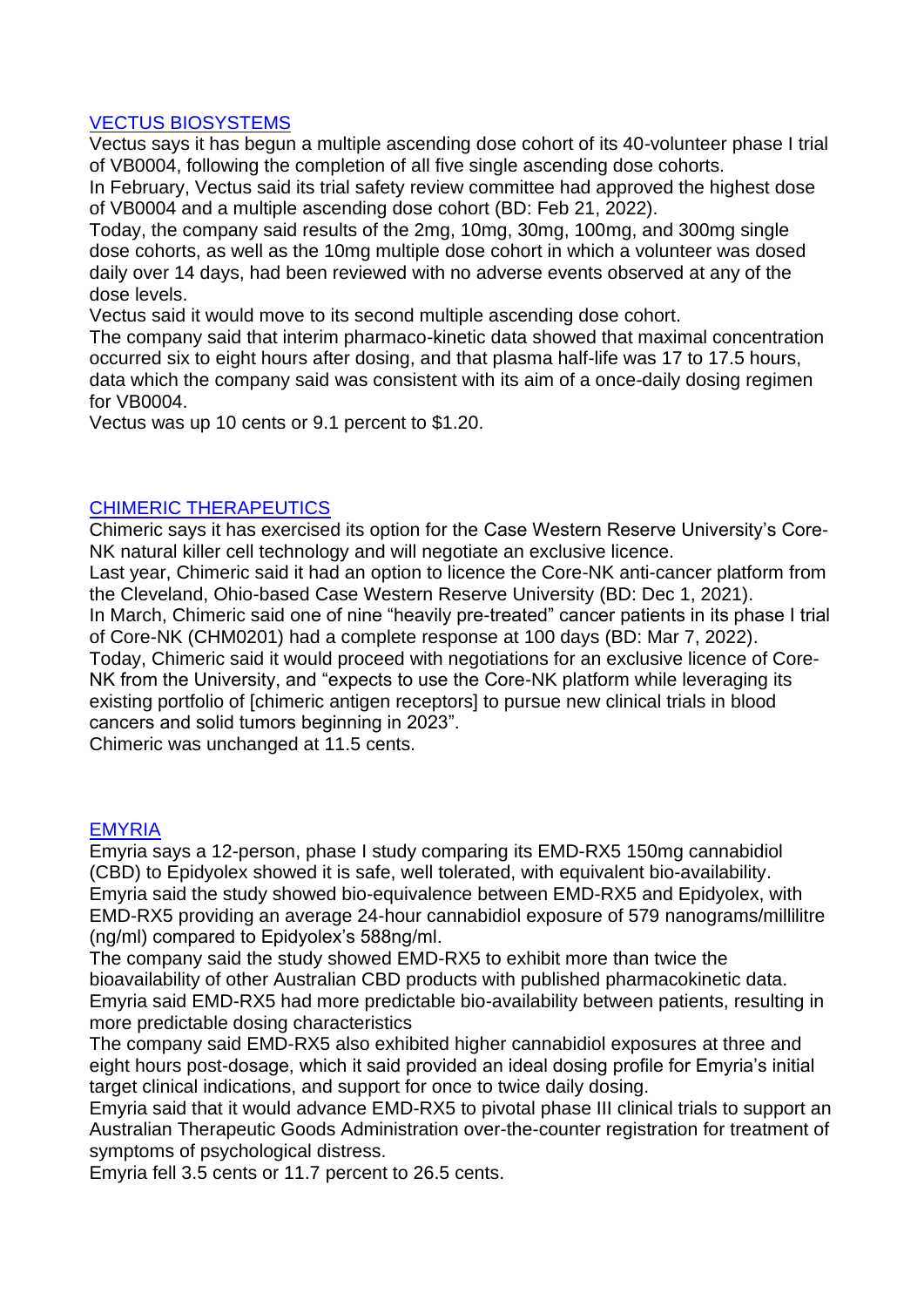# BOD AUSTRALIA

Bod says a 23-participant proof-of-concept, safety and efficacy study of its marijuanabased Medicabilis cannabigerol reports an improvement in symptoms.

An article published in the journal Molecules said that Cannabigerol was "a minor nonpsychoactive cannabinoid present in Cannabis sativa at low levels (< 1% dry weight), that serves as the direct precursor to both cannabidiol (CBD) and tetrahydrocannabinol (THC) [https://www.mdpi.com/1420-3049/27/2/491.](https://www.mdpi.com/1420-3049/27/2/491)

Bod said the three-month proof-of-concept study enrolled patients with symptoms associated with fibromyalgia, inflammatory bowel disease and anxiety.

The company told Biotech Daily that the proof-of-concept, observational study enrolled 23 participants.

Bod said participants were administered 50mg/ml of the product orally, twice daily and asked to rate the improvement in symptoms on a scale of one to 10.

Bod said that 74 percent of participants reported "a noticeable improvement in their conditions within two to four weeks of using Medicabilis CBG 50 twice a day", and that "when participants were asked to rate the improvement on a scale of one to 10, 64 percent reported a rating above six".

The company did not detail safety data.

Bod said it expects to launch Medicabilis CBG 50 in June this year as a prescription medicine.

Bod chief executive officer Jo Patterson said "the completion of this initiative has highlighted that Medicabilis CBG 50 is both safe and effective for use across a range of new symptoms".

"The study will also allow Bod to explore the possibility of using its extract as an alternative treatment or all-encompassing route for conditions that require a mix of surgery, medication and other routines," Ms Patterson said.

Bod was unchanged at 14 cents.

## IMAGION BIOSYSTEMS

Imagion says its annual general meeting voted 19.31 percent opposition to the adoption of the company's remuneration report.

Imagion said the remuneration report resolution was opposed by 30,348,717 votes (19.31%), with 126,830,304 votes (80.69%) in favor.

The company said all resolutions passed but it faced 13.12 percent opposition to its employee incentive plan, 12.59 percent opposition to the 10 percent placement facility, with the election of directors Jovanka Naumoska and Michael Harsh passing more easily. According to the company's most recent filing, Imagion had 1,121,218,534 shares on issue, meaning that the opposition to the remuneration report amounted to 2.71 percent of the company, which - if the US-based Imagion were subject to Australian law - would be insufficient to requisition annual general meetings.

Imagion was unchanged at 4.1 cents with 1.75 million shares traded.

# **ALTHEA**

Regal Funds says it has reduced its substantial share-holding in Althea from 20,435,513 shares (6.48%) to 17,295,221 shares (5.47%).

The Sydney-based Regal said that between March 15 and May 19, 2022, it sold shares in Althea, with the largest single sale 488,777 shares for \$73,561, or 15.1 cents a share. Althea was up half a cent or 4.35 percent to 12 cents.